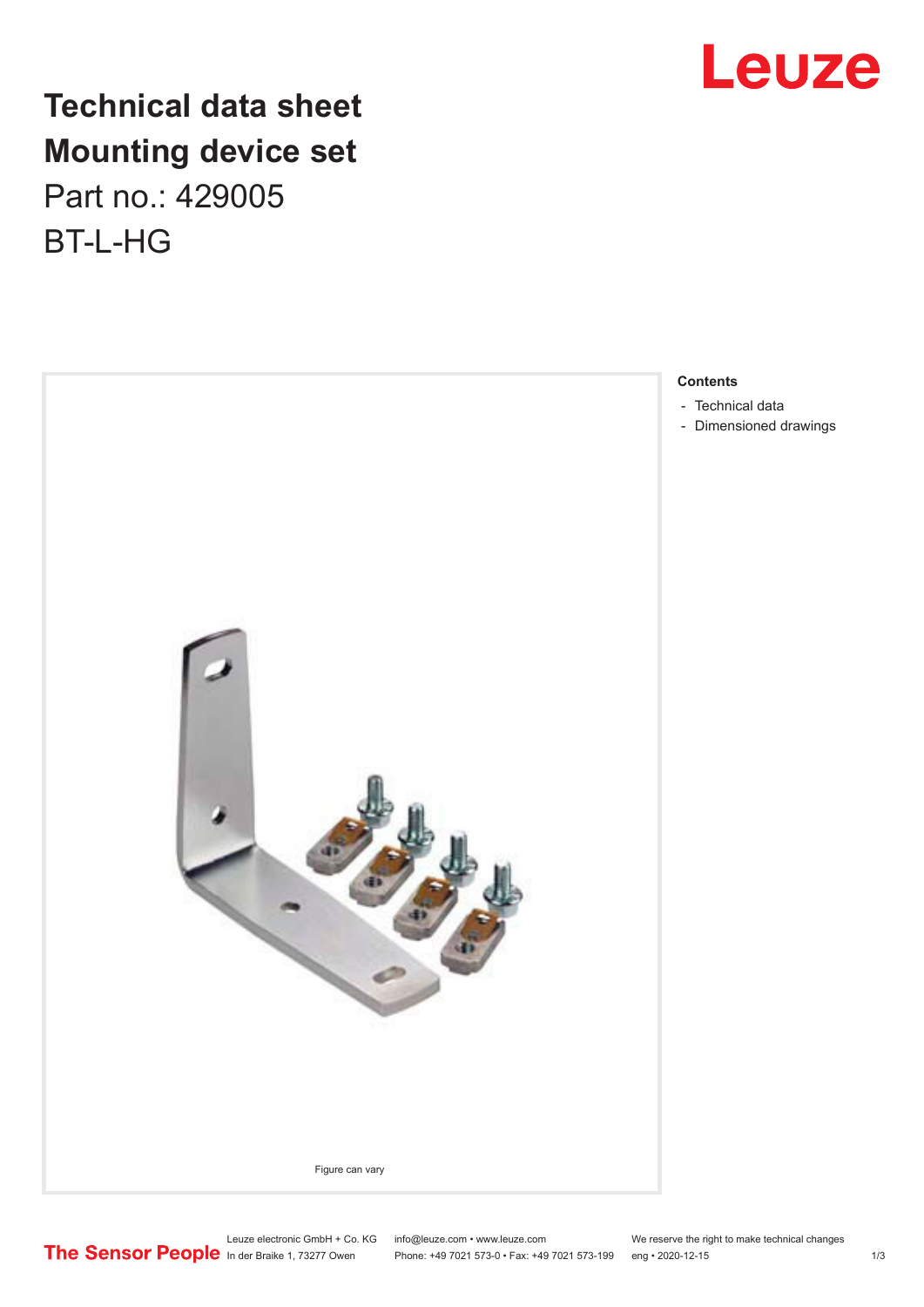### <span id="page-1-0"></span>**Technical data**

# Leuze

#### **Basic data**

**Suitable for** MLC 500 Host, MiddleGuest and Guest

**Mechanical data**

**Type of fastening, at device** Screw type **Mounting device material Metal Metal** 

safety light curtains

**Classification**

| <b>Customs tariff number</b> | 83024900 |
|------------------------------|----------|
| eCl@ss 5.1.4                 | 27279202 |
| eCl@ss 8.0                   | 27279202 |
| eCl@ss 9.0                   | 27273701 |
| eCl@ss 10.0                  | 27273701 |
| eCl@ss 11.0                  | 27273701 |
| <b>ETIM 5.0</b>              | EC002498 |
| <b>ETIM 6.0</b>              | EC003015 |
| <b>ETIM 7.0</b>              | EC003015 |